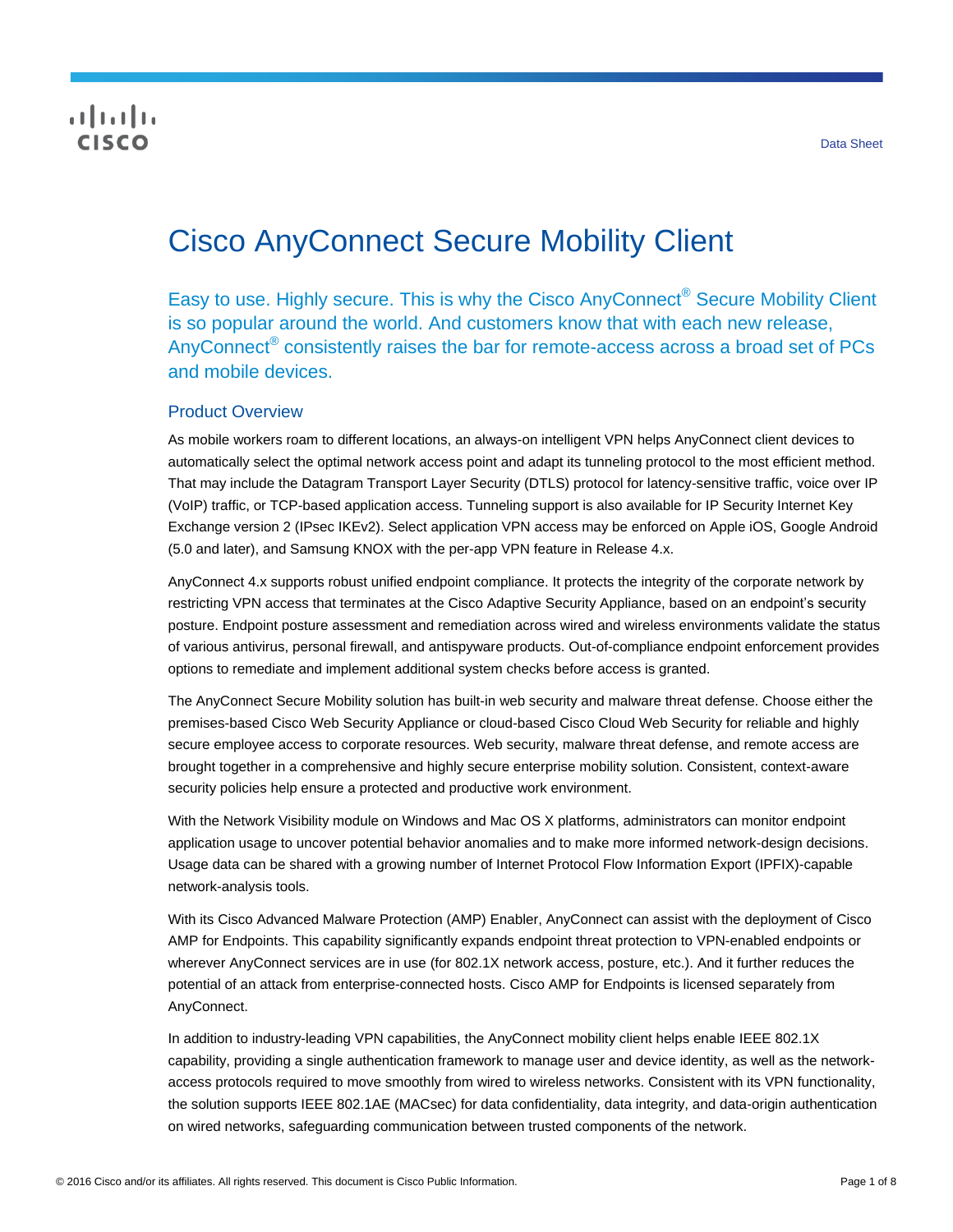Figure 1 shows a VPN configuration on Microsoft Windows.

**Figure 1.** Icon and Sample VPN Configuration on Microsoft Windows

|          | Cisco AnyConnect Secure Mobility Client       | E                 |
|----------|-----------------------------------------------|-------------------|
| 00:58:43 | VPN:<br>On a trusted network.<br>ASA          | <b>Disconnect</b> |
|          | Network:<br>Connected (10.10.10.213)<br>Wired | S                 |
|          | Web Security:<br>On a trusted network.        |                   |
|          |                                               | 11.11<br>C15CD    |

Figure 2 shows a VPN configuration on Apple OS X.

**Figure 2.** Icon and Sample VPN Configuration on Apple OS X

| 0 <sup>o</sup><br>$\bigcap$ | AnyConnect<br><b>Secure Mobility Client</b>   | $\frac{1}{2}$<br><b>CISCO</b>      |
|-----------------------------|-----------------------------------------------|------------------------------------|
|                             | VPN:<br>On a trusted network.<br>VPN_Gateway  | Connect<br>$\overline{\mathbf{v}}$ |
|                             | <b>Web Security:</b><br>On a trusted network. |                                    |
|                             |                                               | Automatic                          |
|                             |                                               | ?                                  |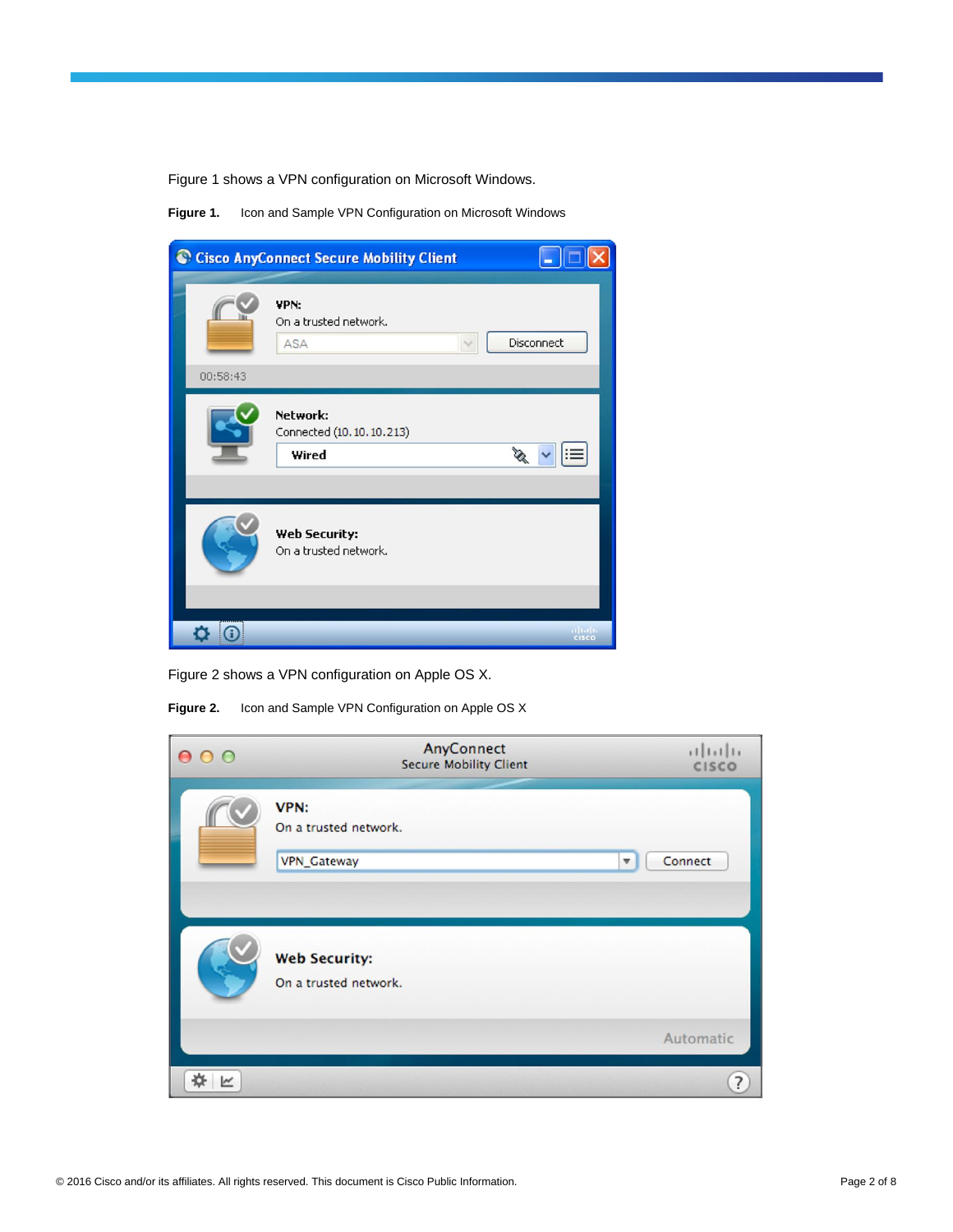## Client Modules

The AnyConnect client is a lightweight, highly modular security client providing easily customizable capabilities based on the individual needs of the business. Features such as VPN, 802.1X, compliance check, network visibility, integration with Cloud Web Security, and the ability to install or uninstall AMP for Endpoints are available in separately deployable modules or services, so organizations can select the features and functionality most applicable to their connectivity needs. This keeps AnyConnect nimble and operationally efficient while providing flexibility and benefit to the organization.

Figure 3 shows the AnyConnect unified endpoint compliance across wired and wireless environments.

**Figure 3.** Endpoint Compliance Checks

|          | VPN:<br>Connected to ASA-V-JIAJUN.<br>ASA-V-JIAJUN<br>w | <b>Disconnect</b> |
|----------|---------------------------------------------------------|-------------------|
| 00:05:38 |                                                         | IPv4              |
|          | <b>System Scan:</b><br>Scanning system<br>10%           |                   |

|          | <b>VPN:</b><br>Connected to ASA-V-JIAJUN.<br>ASA-V-JIAJUN<br><b>Disconnect</b><br>$\sim$ | VPN:<br>Connected to ASA-V-JIAJUN.<br>ASA-V-JIAJUN<br>$\sim$ | Disconnect |
|----------|------------------------------------------------------------------------------------------|--------------------------------------------------------------|------------|
| 00:05:50 | IPv4                                                                                     | 00:03:45                                                     | IPv4       |
|          | <b>System Scan:</b><br>Not Compliant.<br>Update time expired.                            | <b>System Scan:</b><br>Compliant.<br>Network access allowed. |            |

## Features and Benefits

Table 1 lists the features and benefits of the Cisco AnyConnect Secure Mobility Client.

| <b>Feature</b>                 | <b>Benefits and Details</b>                                                                                                                                                                                                                                                                                                                                      |
|--------------------------------|------------------------------------------------------------------------------------------------------------------------------------------------------------------------------------------------------------------------------------------------------------------------------------------------------------------------------------------------------------------|
| <b>Remote Access VPN</b>       |                                                                                                                                                                                                                                                                                                                                                                  |
| Broad operating system support | • Windows 10, 8.1, 8, and 7.<br>• Mac OS X 10.8 and later.<br>• Linux Intel $(x64)$ .<br>• See the AnyConnect Mobile data sheet for mobile platform information.                                                                                                                                                                                                 |
| Software access                | • Downloads are available in the Cisco.com Software Center.<br>• Technical support and software entitlement for AnyConnect is included with all term-based Plus and<br>Apex licenses, and it can be purchased separately for the Plus perpetual license.<br>• The contract number must be linked to Cisco.com ID. See the AnyConnect ordering quide for details. |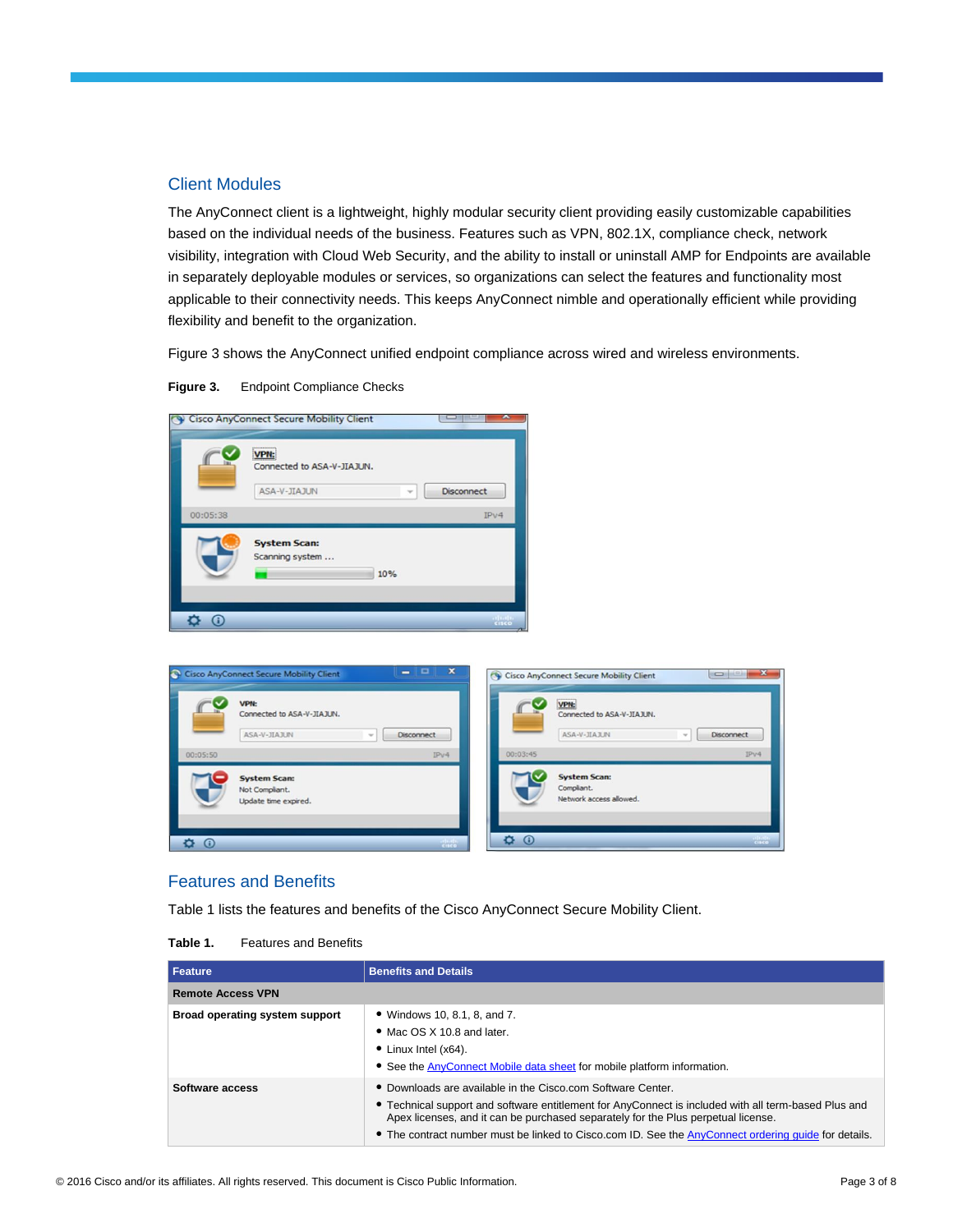| <b>Feature</b>                                                                      | <b>Benefits and Details</b>                                                                                                                                                                                                                                                                                                                                                                                                                                                                                                                                                                                                                                           |
|-------------------------------------------------------------------------------------|-----------------------------------------------------------------------------------------------------------------------------------------------------------------------------------------------------------------------------------------------------------------------------------------------------------------------------------------------------------------------------------------------------------------------------------------------------------------------------------------------------------------------------------------------------------------------------------------------------------------------------------------------------------------------|
| Optimized network access: VPN<br>protocol choice SSL<br>(TLS and DTLS); IPsec IKEv2 | • AnyConnect provides a choice of VPN protocols, so administrators can use whichever protocol best<br>fits their business needs.<br>• Tunneling support includes SSL (TLS 1.2 and DTLS) and next-generation IPsec IKEv2.<br>• DTLS provides an optimized connection for latency-sensitive traffic, such as VoIP traffic or TCP-<br>based application access.<br>• TLS 1.2 (HTTP over TLS or SSL) helps ensure availability of network connectivity through locked-<br>down environments, including those using web proxy servers.<br>• IPsec IKEv2 provides an optimized connection for latency-sensitive traffic when security policies<br>require the use of IPsec. |
| Optimal gateway selection                                                           | • Determines and establishes connectivity to the optimal network-access point, eliminating the need for<br>end users to determine the nearest location.                                                                                                                                                                                                                                                                                                                                                                                                                                                                                                               |
| <b>Mobility friendly</b>                                                            | • Designed for mobile users.<br>• Can be configured so that the VPN connection remains established during IP address changes, loss<br>of connectivity, or hibernation or standby.<br>• With Trusted Network Detection, the VPN connection can automatically disconnect when an end user<br>is in the office and connect when a user is at a remote location.                                                                                                                                                                                                                                                                                                          |
| Encryption                                                                          | • Supports strong encryption, including AES-256 and 3DES-168. (The security gateway device must<br>have a strong-crypto license enabled.)<br>• Next-generation encryption, including NSA Suite B algorithms, ESPv3 with IKEv2, 4096-bit RSA keys,<br>Diffie-Hellman group 24, and enhanced SHA2 (SHA-256 and SHA-384). Applies only to IPsec IKEv2<br>connections. An AnyConnect Apex license is required.                                                                                                                                                                                                                                                            |
| Wide range of deployment and<br>connection options                                  | <b>Deployment options:</b><br>• Predeployment, including Microsoft Installer.<br>• Automatic security gateway deployment (administrative rights are required for initial installation) by<br>ActiveX (Windows only) and Java.<br><b>Connection modes:</b><br>• Standalone by system icon.<br>• Browser-initiated (web launch).<br>• Clientless portal initiated.<br>• CLI initiated.<br>• API initiated.                                                                                                                                                                                                                                                              |
| Wide range of authentication<br>options                                             | • RADIUS.<br>• RADIUS with password expiry (MSCHAPv2) to NT LAN Manager (NTLM).<br>• RADIUS one-time password (OTP) support (state and reply message attributes).<br>• RSA SecurID (including SoftID integration).<br>• Active Directory or Kerberos.<br>• Embedded certificate authority (CA).<br>• Digital certificate or smartcard (including machine-certificate support), auto- or user-selected.<br>• Lightweight Directory Access Protocol (LDAP) with password expiry and aging.<br>• Generic LDAP support.<br>• Combined certificate and username-password multifactor authentication (double authentication).                                               |
| <b>Consistent user experience</b>                                                   | • Full-tunnel client mode supports remote-access users requiring a consistent LAN-like user experience<br>• Multiple delivery methods help ensure broad compatibility of AnyConnect<br>• User may defer pushed updates<br>• Customer experience feedback option is available                                                                                                                                                                                                                                                                                                                                                                                          |
| Centralized policy control and<br>management                                        | • Policies can be preconfigured or configured locally and can be automatically updated from the VPN<br>security gateway.<br>• API for AnyConnect eases deployments through webpages or applications.<br>• Checking and user warnings are issued for untrusted certificates.<br>• Certificates can be viewed and managed locally.                                                                                                                                                                                                                                                                                                                                      |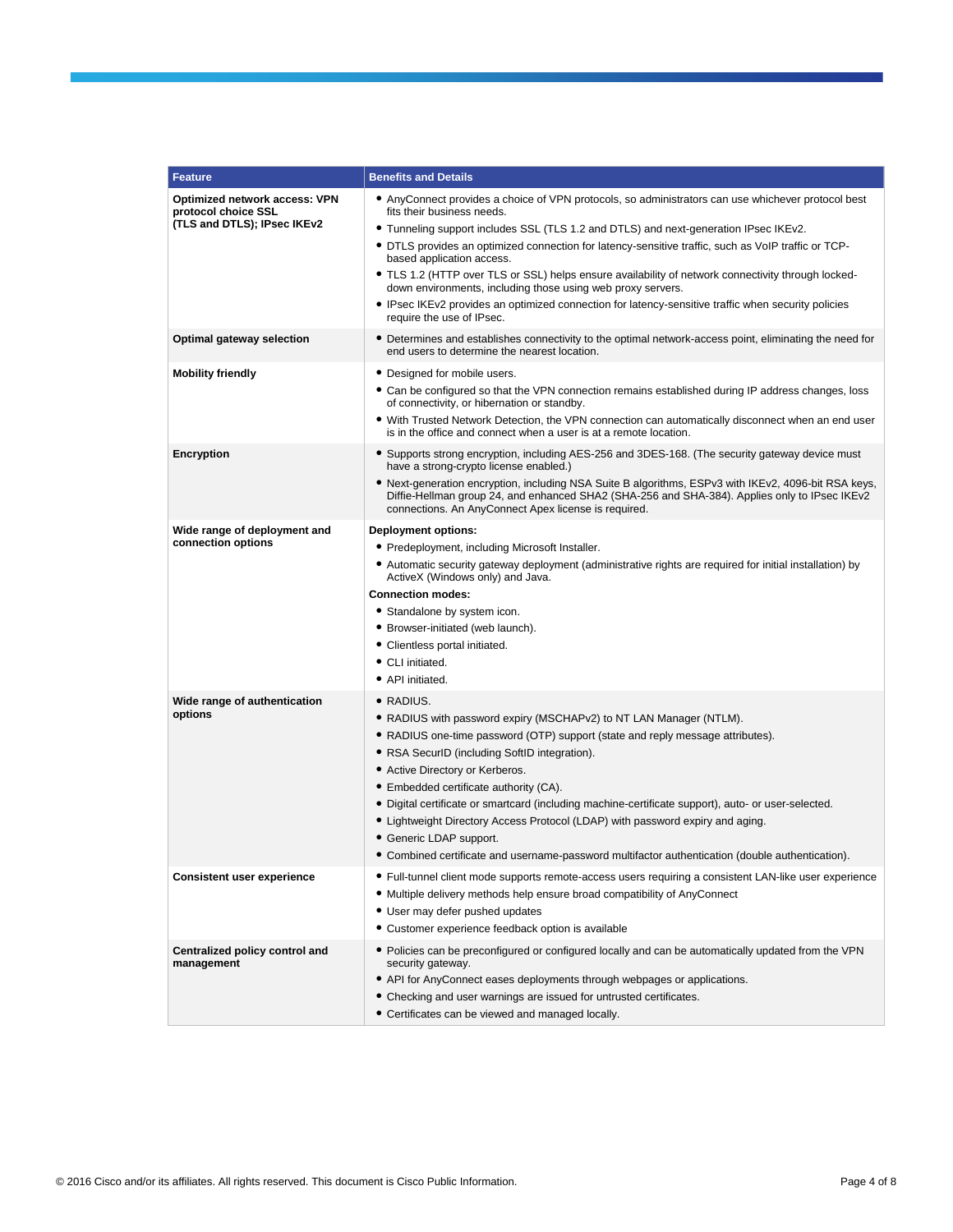| <b>Feature</b>                                                          | <b>Benefits and Details</b>                                                                                                                                                                                                                                                                                                                                                                                                                                                                                                                                                                                                                                                                                                                                                                                                                                                                                                                                                                                                                                                                                                                                                                                                                                                                   |
|-------------------------------------------------------------------------|-----------------------------------------------------------------------------------------------------------------------------------------------------------------------------------------------------------------------------------------------------------------------------------------------------------------------------------------------------------------------------------------------------------------------------------------------------------------------------------------------------------------------------------------------------------------------------------------------------------------------------------------------------------------------------------------------------------------------------------------------------------------------------------------------------------------------------------------------------------------------------------------------------------------------------------------------------------------------------------------------------------------------------------------------------------------------------------------------------------------------------------------------------------------------------------------------------------------------------------------------------------------------------------------------|
| <b>Advanced IP network connectivity</b>                                 | • Public connectivity to and from IPv4 and IPv6 networks<br>• Access to internal IPv4 and IPv6 network resources<br>• Administrator-controlled split-tunneling and all-tunneling network access policy<br>• Access control policy<br>• Per-app VPN policy for Google Android (Lollipop) and Samsung KNOX (new in Release 4.0; requires<br>Cisco ASA 5500-X with OS 9.3 or later and AnyConnect 4.0 licenses)<br>IP address assignment mechanisms:<br>• Static<br>• Internal pool<br>• Dynamic Host Configuration Protocol (DHCP)                                                                                                                                                                                                                                                                                                                                                                                                                                                                                                                                                                                                                                                                                                                                                              |
| <b>Robust unified endpoint</b><br>compliance<br>(Apex license required) | • RADIUS/Lightweight Directory Access Protocol (LDAP)<br>• Endpoint posture assessment and remediation are supported for wired and wireless environments<br>(replacing the Cisco Identity Services Engine NAC Agent). Requires Identity Services Engine 1.3 or<br>later with Identity Services Engine Apex license.<br>• ISE Posture (working in conjunction with ISE) and Hostscan (VPN only) seek to detect the presence<br>of antimalware software, Windows service packs and patching state, and a range of other software<br>services on the endpoint system prior to granting network access.<br>• Administrators also have the option of defining custom posture checks based on the presence of<br>running processes.<br>• ISE Posture and Hostscan can detect the presence of a watermark on a remote system. The<br>watermark can be used to identify assets that are corporate owned and provide differentiated access<br>as a result. The watermark-checking capability includes system registry values, file existence<br>matching a required CRC32 checksum, and a range of other capabilities. Additional capabilities are<br>supported for out-of-compliance applications.<br>• Functions vary by operating system. See the Hostscan Support charts for detailed information. |
| <b>Client firewall policy</b>                                           | • Provides added protection for split-tunneling configurations<br>• Used in conjunction with the AnyConnect client to allow for local-access exceptions (for example,<br>printing, tethered device support, and so on)<br>• Supports port-based rules for IPv4 and network and IP access control lists (ACLs) for IPv6<br>• Available for Windows and Mac OS X platforms                                                                                                                                                                                                                                                                                                                                                                                                                                                                                                                                                                                                                                                                                                                                                                                                                                                                                                                      |
| Localization                                                            | In addition to English, the following language translations are included:<br>$\bullet$ Czech (cs-cz)<br>• German (de-de)<br>• Spanish (es-es)<br>$\bullet$ French (fr-fr)<br>· Japanese (ja-jp)<br>• Korean (ko-kr)<br>• Polish (pl-pl)<br>• Simplified Chinese (zh-cn)<br>• Chinese (Taiwan) (zh-tw)<br>• Dutch (nl-nl)<br>• Hungarian (hu-hu)<br>• Italian (it-it)<br>• Portuguese (Brazil) (pt-br)<br>• Russian (ru-ru)                                                                                                                                                                                                                                                                                                                                                                                                                                                                                                                                                                                                                                                                                                                                                                                                                                                                    |
| Ease of client administration                                           | • Administrators can automatically distribute software and policy updates from the headend security<br>appliance, thereby eliminating administration associated with client software updates.<br>• Administrators can determine which capabilities to make available for end-user configuration.<br>• Administrators can trigger an endpoint script at connect and disconnect times when domain login<br>scripts cannot be utilized.<br>• Administrators can fully customize and localize end-user visible messages.                                                                                                                                                                                                                                                                                                                                                                                                                                                                                                                                                                                                                                                                                                                                                                          |
| <b>Profile editor</b>                                                   | • AnyConnect policies may be customized directly from the Cisco Adaptive Security Device Manager<br>(ASDM).                                                                                                                                                                                                                                                                                                                                                                                                                                                                                                                                                                                                                                                                                                                                                                                                                                                                                                                                                                                                                                                                                                                                                                                   |
| <b>Diagnostics</b>                                                      | • On-device statistics and logging information are available.<br>• Logs can be viewed on device.<br>• Logs can be easily emailed to Cisco or an administrator for analysis.                                                                                                                                                                                                                                                                                                                                                                                                                                                                                                                                                                                                                                                                                                                                                                                                                                                                                                                                                                                                                                                                                                                   |
| <b>Federal Information Processing</b><br><b>Standard (FIPS)</b>         | • FIPS 140-2 level 2 compliant (platform, feature, and version restrictions apply)                                                                                                                                                                                                                                                                                                                                                                                                                                                                                                                                                                                                                                                                                                                                                                                                                                                                                                                                                                                                                                                                                                                                                                                                            |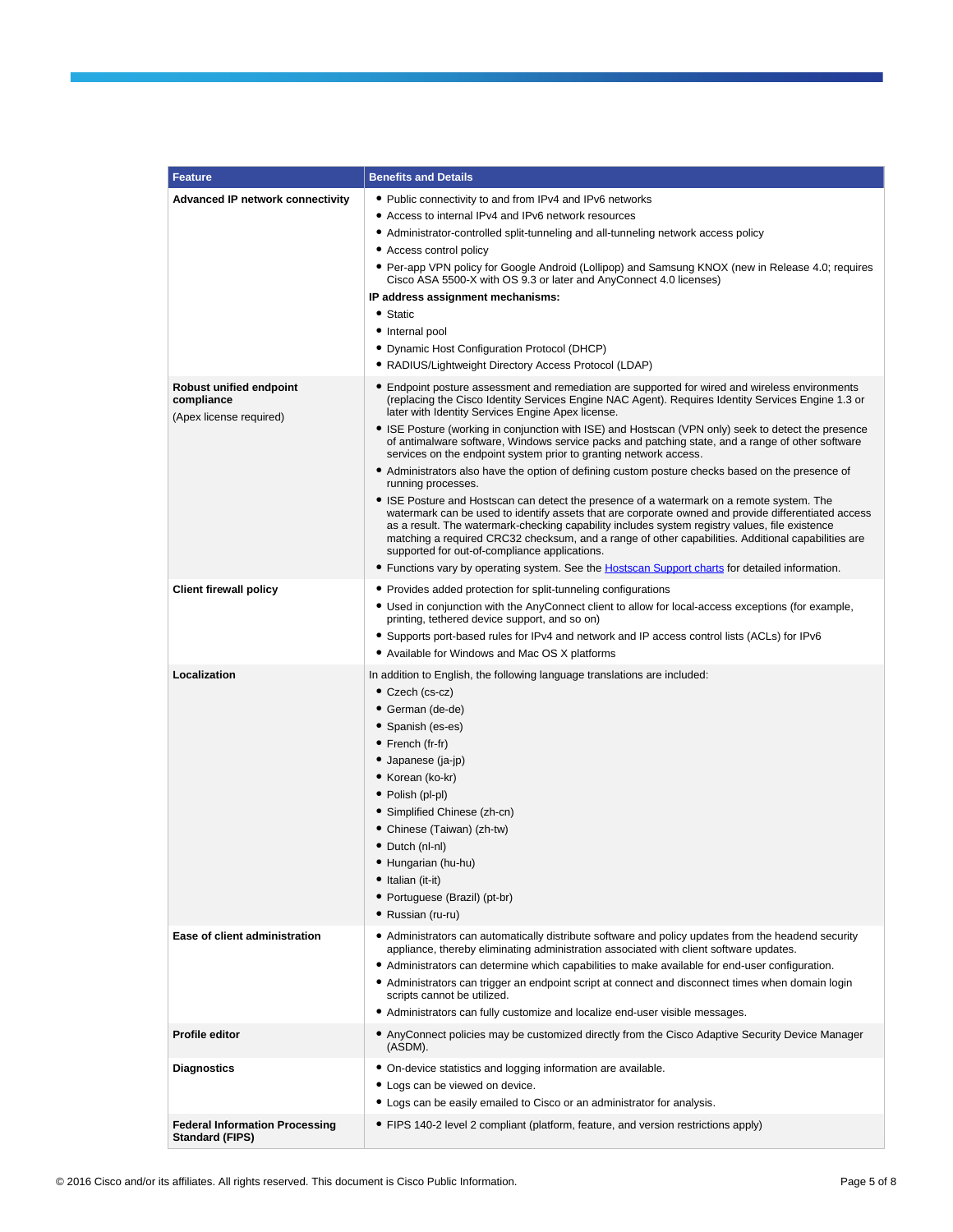| <b>Feature</b>                                                                                                  | <b>Benefits and Details</b>                                                                                                                                                                                                                                                                                                                                                                                                                                                                                                                                                                                                                                                                                                                                                                                                                        |
|-----------------------------------------------------------------------------------------------------------------|----------------------------------------------------------------------------------------------------------------------------------------------------------------------------------------------------------------------------------------------------------------------------------------------------------------------------------------------------------------------------------------------------------------------------------------------------------------------------------------------------------------------------------------------------------------------------------------------------------------------------------------------------------------------------------------------------------------------------------------------------------------------------------------------------------------------------------------------------|
| <b>Secure Mobility and Network Visibility</b>                                                                   |                                                                                                                                                                                                                                                                                                                                                                                                                                                                                                                                                                                                                                                                                                                                                                                                                                                    |
| Web security integration<br>(Cloud Web Security license required)                                               | • Uses Cloud Web Security, the largest global provider of software-as-a-service (SaaS) web security, to<br>keep malware off corporate networks and control and safeguard employee web usage<br>• Supports cloud-hosted configurations and dynamic loading<br>• Gives organizations flexibility and choice by supporting cloud-based services in addition to premises-<br>based services<br>• Integrates with the Web Security Appliance<br>• Supports Trusted Network Detection<br>• Enforces security policy in every transaction, independent of user location<br>• Requires always-on highly secure network connectivity with a policy to permit or deny network<br>connectivity if access becomes unavailable<br>• Detects hotspots and captive portals                                                                                        |
| <b>Network Visibility module</b><br>(Apex license required)                                                     | • Captures endpoint flows with rich context for user, endpoint, application, location, and destination<br>• Uses flexible collection settings on and off premises<br>• Uncovers potential behavior anomalies by monitoring application usage<br>• Allows for more informed network-design decisions<br>• Can share usage data with a growing number of Internet Protocol Flow Information Export (IPFIX)-<br>capable network-analysis tools                                                                                                                                                                                                                                                                                                                                                                                                        |
| <b>Advanced Malware Protection</b><br>(AMP) for Endpoints Enabler<br>(AMP for Endpoints licensed<br>separately) | • Simplifies the enablement of threat protection services to AnyConnect endpoints by distributing and<br>enabling Cisco AMP for Endpoints<br>• Extends endpoint threat services to remote endpoints, increasing endpoint threat coverage<br>• Provides more proactive protection to further assure an attack is mitigated at the remote endpoint<br>quickly                                                                                                                                                                                                                                                                                                                                                                                                                                                                                        |
| Broad operating system support                                                                                  | • Windows 10, 8.1, 8, and 7<br>• Mac OS X 10.8 and later                                                                                                                                                                                                                                                                                                                                                                                                                                                                                                                                                                                                                                                                                                                                                                                           |
| <b>Network Access Manager and 802.1X</b>                                                                        |                                                                                                                                                                                                                                                                                                                                                                                                                                                                                                                                                                                                                                                                                                                                                                                                                                                    |
| Media support                                                                                                   | • Ethernet (IEEE 802.3)<br>• Wi-Fi (IEEE 802.11a/b/g/n)                                                                                                                                                                                                                                                                                                                                                                                                                                                                                                                                                                                                                                                                                                                                                                                            |
| <b>Network authentication</b>                                                                                   | • IEEE 802.1X-2001, 802.1X-2004, and 802.1X-2010<br>• Enables businesses to deploy a single 802.1X authentication framework to access both wired and<br>wireless networks<br>• Manages the user and device identity and the network access protocols required for highly secure<br>access<br>• Optimizes the user experience when connecting to a Cisco unified wired and wireless network                                                                                                                                                                                                                                                                                                                                                                                                                                                         |
| <b>Extensible Authentication Protocol</b><br>(EAP) methods                                                      | • EAP Transport Layer Security (TLS)<br>• EAP-Protected Extensible Authentication Protocol (PEAP) with the following inner methods:<br>$\circ$ EAP TLS<br>○ EAP-MSCHAPv2<br>○ EAP-Generic Token Card (GTC)<br>• EAP-Flexible Authentication via Secure Tunneling (FAST) with the following inner methods:<br>∘ EAP TLS<br>∘ EAP-MSCHAPv2<br>∘ EAP-GTC<br>• EAP-Tunneled TLS (TTLS) with the following inner methods:<br><sup>o</sup> Password Authentication Protocol (PAP)<br>○ Challenge Handshake Authentication Protocol (CHAP)<br>◦ Microsoft CHAP (MSCHAP)<br>∘ MSCHAPv2<br>∘ EAP-MD5<br>○ EAP-MSCHAPv2<br>• Lightweight EAP (LEAP), Wi-Fi only<br>• EAP-Message Digest 5 (MD5), administrative configured, Ethernet only<br>• EAP-MSCHAPv2, administrative configured, Ethernet only<br>• EAP-GTC, administrative configured, Ethernet only |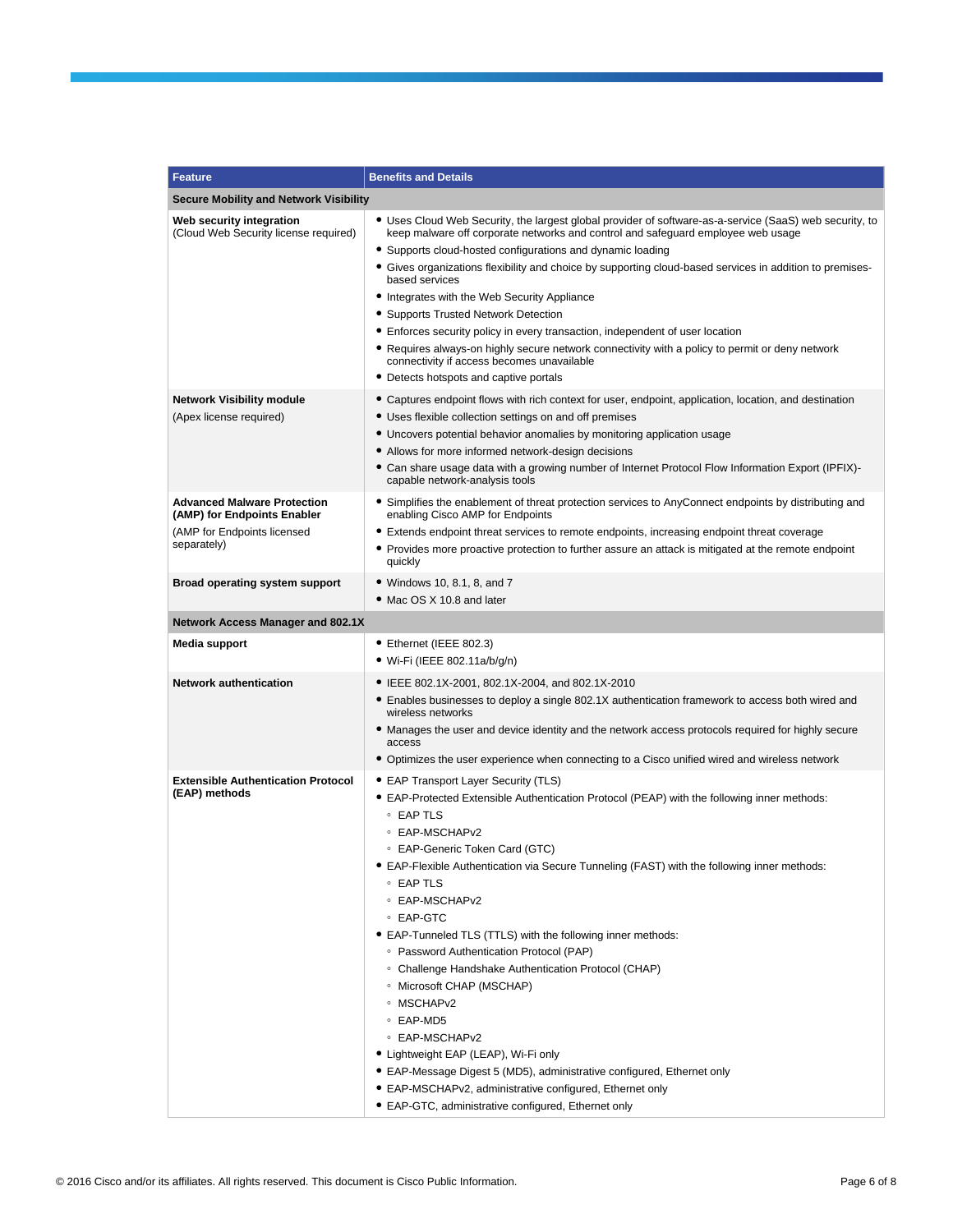| <b>Feature</b>                                                                | <b>Benefits and Details</b>                                                                                                                                                                                                                                                                                                    |
|-------------------------------------------------------------------------------|--------------------------------------------------------------------------------------------------------------------------------------------------------------------------------------------------------------------------------------------------------------------------------------------------------------------------------|
| Wireless encryption methods<br>(requires corresponding 802.11 NIC<br>support) | • Open<br>• Wired Equivalent Privacy (WEP)<br>• Dynamic WEP<br>· Wi-Fi Protected Access (WPA) Enterprise<br>• WPA2 Enterprise<br>• WPA Personal (WPA-PSK)<br>• WPA2 Personal (WPA2-PSK)<br>• CCKM (requires Cisco CB21AG Wireless NIC)                                                                                         |
| Wireless encryption protocols                                                 | • Counter mode with Cipher Block Chaining Message Authentication Code Protocol (CCMP) using the<br>Advanced Encryption Standard (AES) algorithm<br>• Temporal Key Integrity Protocol (TKIP) using the Rivest Cipher 4 (RC4) stream cipher                                                                                      |
| <b>Session resumption</b>                                                     | ● RFC2716 (EAP TLS) session resumption using EAP TLS, EAP-FAST, EAP-PEAP, and EAP-TTLS<br>• EAP-FAST stateless session resumption<br>• PMK-ID caching (Proactive Key Caching or Opportunistic Key Caching), Windows XP only                                                                                                    |
| <b>Ethernet encryption</b>                                                    | • Media Access Control: IEEE 802.1AE (MACsec)<br>• Key management: MACsec Key Agreement (MKA)<br>• Defines a security infrastructure on a wired Ethernet network to provide data confidentiality, data<br>integrity, and authentication of data origin<br>• Safeguards communication between trusted components of the network |
| One connection at a time                                                      | • Allows only a single connection to the network, disconnecting all others<br>• No bridging between adapters<br>• Ethernet connections automatically take priority                                                                                                                                                             |
| <b>Complex server validation</b>                                              | • Supports "ends with" and "exact match" rules<br>• Provides support for more than 30 rules for servers with no name commonality                                                                                                                                                                                               |
| EAP-Chaining (EAP-FASTv2)                                                     | • Differentiates access based on enterprise and non-enterprise assets<br>• Validates users and devices in a single EAP transaction                                                                                                                                                                                             |
| <b>Enterprise Connection</b><br><b>Enforcement (ECE)</b>                      | • Helps ensure that users connect only to the correct corporate network<br>• Prevents users from connecting to a third-party access point to surf the Internet while in the office<br>• Prevents users from establishing access to the guest network<br>• Eliminates cumbersome blacklisting                                   |
| Next-generation encryption<br>(Suite B)                                       | • Supports the latest cryptographic standards<br>• Elliptic Curve Diffie-Hellman key exchange<br>• Elliptic Curve Digital Signature Algorithm (ECDSA) certificates                                                                                                                                                             |
| <b>Credential types</b>                                                       | • Interactive user passwords or Windows passwords<br>• RSA SecurID tokens<br>• One-time password (OTP) tokens<br>• Smartcards (Axalto, Gemplus, SafeNet iKey, Alladin)<br>• X.509 certificates<br>• Elliptic Curve Digital Signature Algorithm (ECDSA) certificates                                                            |
| Remote desktop support                                                        | • Authenticates remote user credentials to the local network when using Remote Desktop Protocol<br>(RDP)                                                                                                                                                                                                                       |
| Operating systems supported                                                   | • Windows 10, 8.1.8 and 7                                                                                                                                                                                                                                                                                                      |

## Platform Compatibility

AnyConnect is compatible with al[l Cisco ASA 5500-X](http://www.cisco.com/go/asa) Series Firewalls and 5500 Series Enterprise Firewall Edition models running Cisco ASA Software Release 8.0(4) or later. Deploying current appliance software releases is encouraged.

Certain features require later Cisco ASA Software releases or ASA 5500-X models.